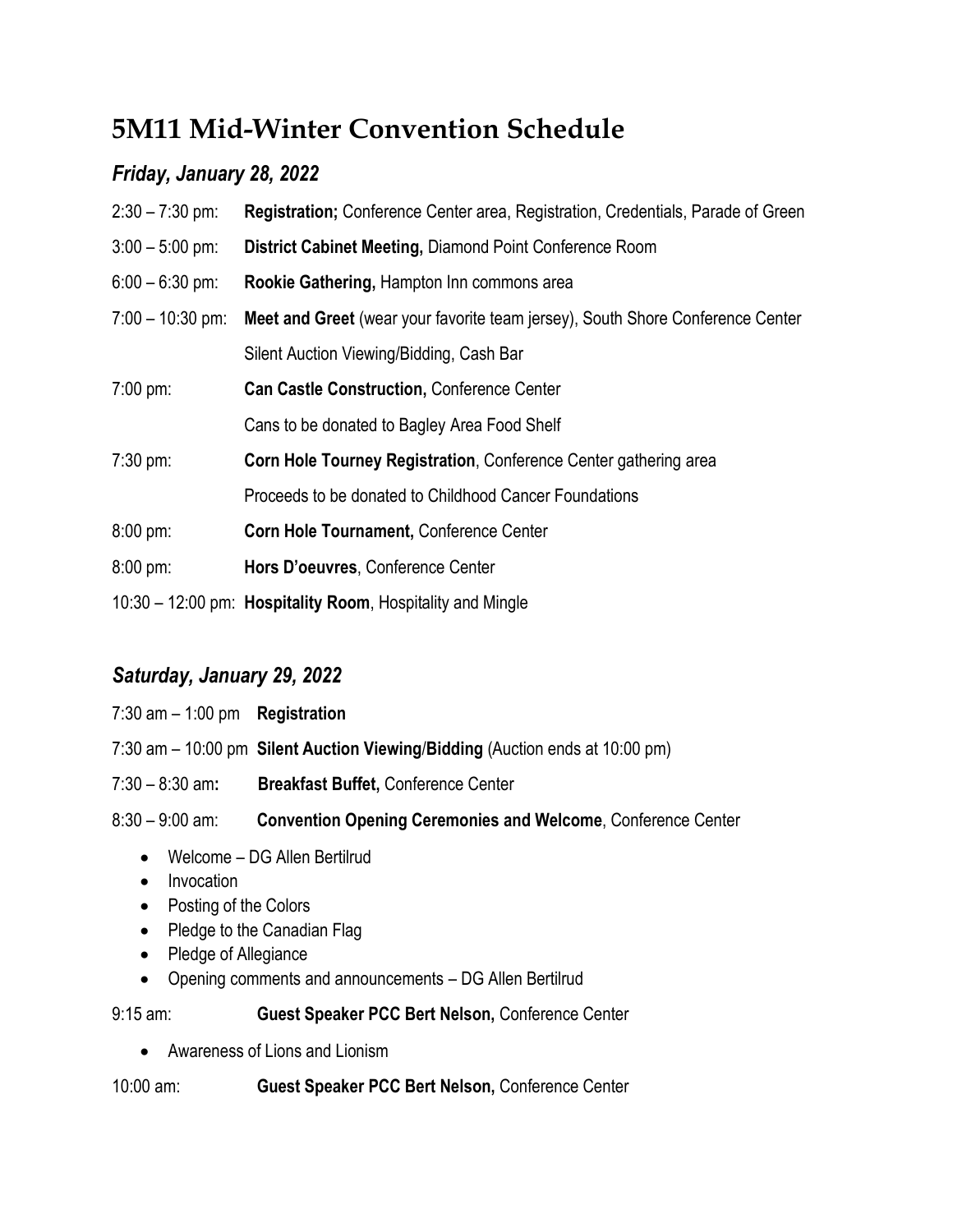• Increasing Lions Clubs Membership

# 10:45 am: **MN Lions Childhood Cancer Foundation presentation**, Conference Center

Foundation Trustees Lions Katie Damm and Jodi Sorenson and Amy Sheffield

12:00 – 1:30 pm: **District Awards Luncheon** featuring speaker Jason Anderson, Conference Center

- Greetings PDG Kevin Reich
- Invocation Lion Gary Purath
- Guest soloist Charlotte Saxon
- "O Canada", Canadian National Anthem
- "Star Spangled Banner", United States National Anthem
- Awards PDG Kevin Reich
- Presentation by Jason Anderson

### *Saturday afternoon schedule*

2:00 - 3:30 pm: **Annual District Meeting**, Conference Center

- 1) Call to Order DG Allen Bertilrud
- 2) Minutes of 2021 Annual Business Meeting District Secretary Lion Stacy Kleinwachter
- 3) Financial Report District Treasurer Lion Nadine Myers
- 4) Sergeant of Arms Report
- 5) Constitution and Bylaws Report
- 6) Credentials Report
- 7) Resolutions Committee Report
- 8) Nominating Committee Report
- 9) Elections (vote by written ballot or on-line poll)
	- a) District Governor elect candidate
	- b) 1 stVice District Governor elect candidate
	- c) 2<sup>nd</sup>Vice District Governor elect candidate
	- d) MDM5 District Hall of Fame nominee
- 10) Lions Foundation of Manitoba and Northwest Ontario Report and Election
	- a) Report
	- b) Election Foundation Director (vote by Canadian delegates; delegate card or on-line poll)
- 11) 2022 Convention Report Convention Chair PDG Kevin Reich
- 12) 2023 Convention Presentation PDG Doug Wiens
- 13) Other business and reports
- 14) Remarks and announcements DG Allen Bertilrud
- 15) Business Meeting recess until Sunday, January 30, 10:00 am
- 4:00 4:30 pm: **International Director Reception**
- 5:00 6:00 pm: **Service of Remembrance 2020-2021**, Conference Center